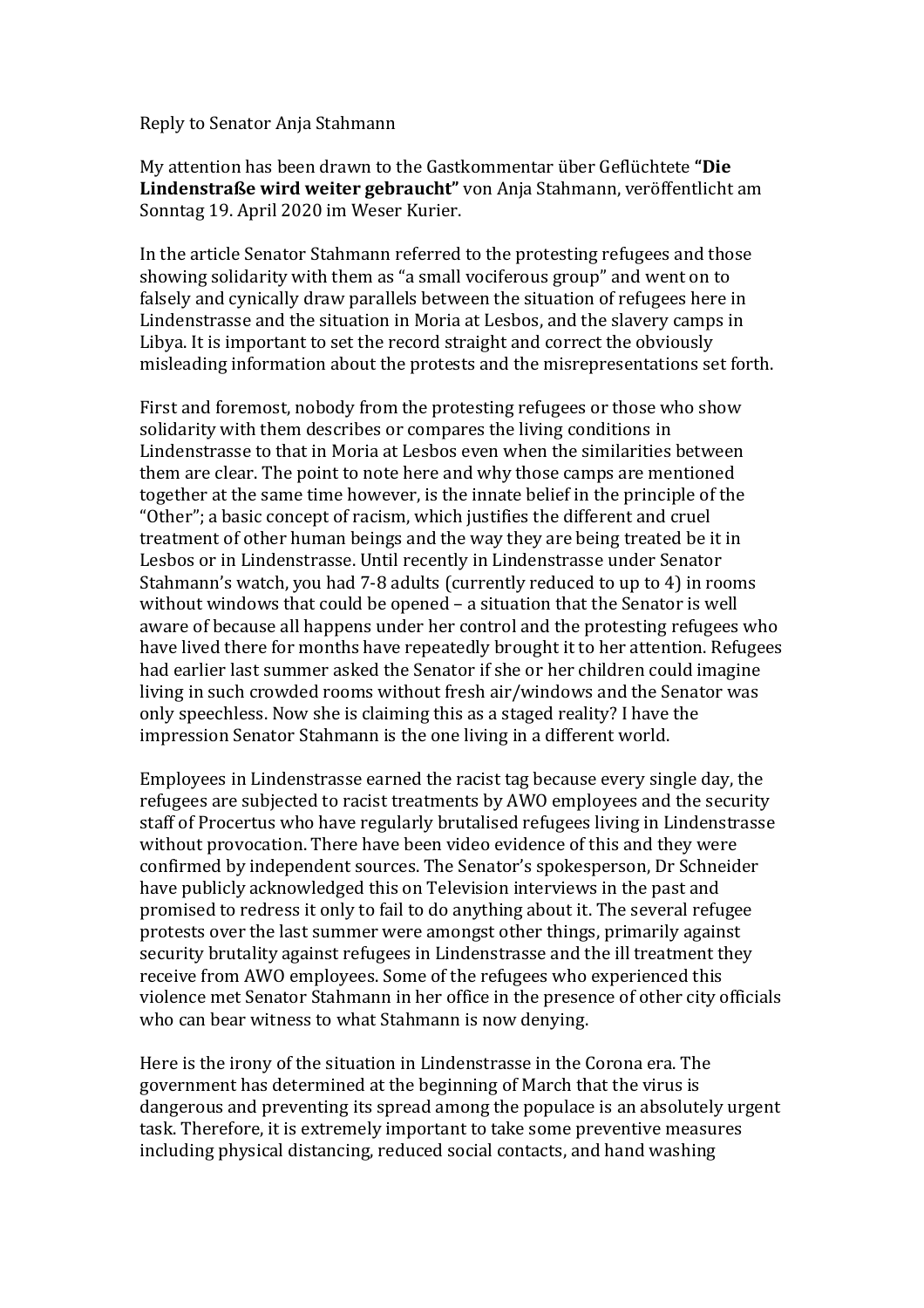amongst others. In cases, where social distancing is not maintained, culprits would even be fined because it would be a violation of the anti-infection law.

But in the camp in Lindenstrasse, the refugees are forced to deliberately violate the recommended social distancing because the conditions there do not permit social distancing to be observed at any time. Until recently, up to 100 refugees were being forced to eat in the Dining Hall all within 30 minutes. These refugees could only take warm water for tea from the same point in the Hall. Outside the dinnertime, refugees have to get drinking water from the washing sink in the toilets because there is no other way to get fresh water to drink. Hundreds of refugees are being compelled to use the same few toilets and without sufficient hygienic provisions. All these essentially contradict the rules set out to prevent the spread of the virus both at the national and local levels. Yet, both the Social Senator and the Senator for Health Claudia Bernhard take comfort in implementing these with the refugees in Lindenstrasse.

Now in the last several days, about half of the refugee inhabitants that were tested in Lindenstrasse turned out positive and the numbers are increasing daily. Any reasonable person could imagine that this would be the case and hence the call to evacuate Lindenstrasse, yet the Senator deliberately left them open to infection there in Lindenstrasse. It is a dereliction of duty of both Stahmann and Bernhard. Currently most Blocks are under quarantine in Lindenstrasse but those who tested positive and negative remain confined together with women and their babies some of whom are just a few weeks old.

Senator Stahmann has come up with the bogus excuse that there is no realistic alternative. For those who may not be informed, many Hoteliers offered their Hotels and informed Senator Stahmann of their readiness to host refugees as the protests intensified in the last weeks. They were vehemently rebuffed and told that their Hotels should not be offered to refugees but to homeless people. Much as the gesture to offer the Hotel places to homeless people is very welcome and long overdue, Senator Stahmann's response to the offer is again very revealing for its attempt to divide and rule in this very instance, to play off the homeless and refugees against each other. Here is the crux of the matter:

The refusal of Senator Stahmann to evacuate refugees from Lindenstrase is neither motivated by the lack of realistic alternatives, nor interest in the welfare of the refugees in Lindenstrasse, but by some selfish interest for political purpose that is grounded on racism. If the entire German populace is being ordered to social distance and you take measures that specifically compel refugees to do otherwise, the refugees are treated differently because they are not *white* Germans; they are the "Others". Even when this carries the 'risk' of higher infection rate of the Bremen populace, it is fine for the Senator as long as refugees, the "others", are denied equality.

To accentuate this, the Senator argues that decentralising refugee accommodation would not be suitable because "medical and socio-educational care" would not be guaranteed. For a start, there is basically no socio-educational care going on there in Lindenstrasse. This is well known and equally documented. Secondly, Bremen has over half a million inhabitants and as far as I